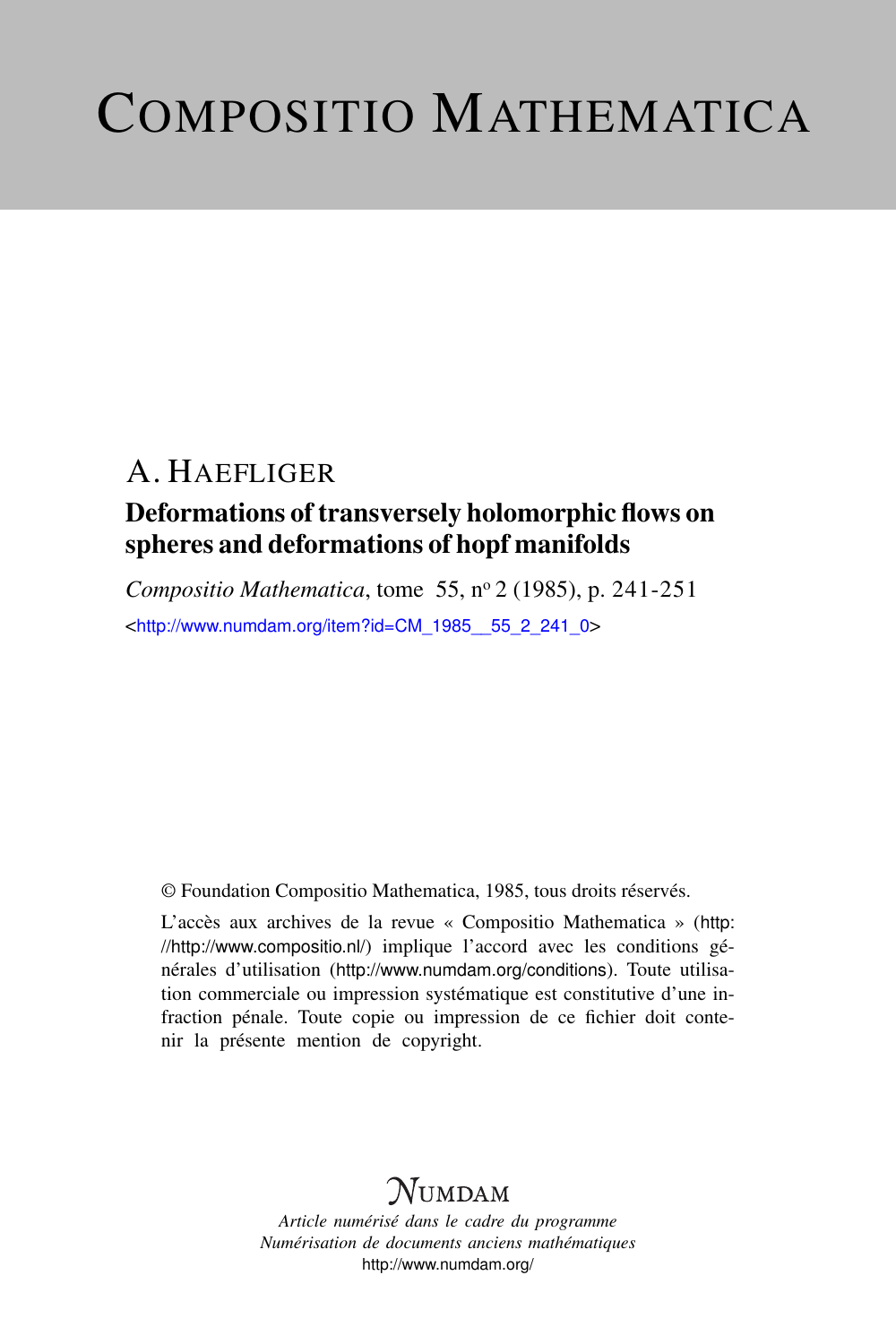#### DEFORMATIONS OF TRANSVERSELY HOLOMORPHIC FLOWS ON SPHERES AND DEFORMATIONS OF HOPF MANIFOLDS

#### A. Haefliger

#### **Abstract**

In this note we consider a transversely holomorphic foliation  $\mathcal F$  of dimension one on  $S^{2n-1}$  obtained by intersecting the orbits of a holomorphic flow on  $\mathbb{C}^n$  having zero as a contracting fixed point. It is shown that any deformation of  $\mathcal F$  (in the class of transversely holomorphic foliations) is still obtained by intersecting  $S^{2n-1}$  with the orbits of a deformation of the holomorphic flow.

We use an analogue of the theorem of Kodaira-Spencer on the existence of a versal deformation for transversely holomorphic foliation (see [6] or [7]) and the classification of germs of holomorphic contracting vector fields (Poincaré-Dulac theorem) as explained in the book of Arnold [1]. This book was the main inspiration for this paper.

In an appendix which can be read independently, we show that parallel considerations leads to a complete classification of Hopf manifolds. This completes results of C. Borcea [2].

#### 1. Statement of the main theorem

1.1.  $\lambda$ -RESONANT VECTOR FIELDS. Let  $\lambda = (\lambda_1, \ldots, \lambda_n)$  be a sequence of complex numbers with strictly negative real part. Following Arnold ([1], p. 178), an additive \*)  $\lambda$ -resonant monomial vector field in  $\mathbb{C}^n$  is a vector field of the form  $az^m\partial/\partial z_s$ , where  $m = (m_1, ..., m_n)$  is a multiindex of non negative integers  $m_i$  such that

 $\lambda_{s}=(m, \lambda).$ 

Here  $(m, \lambda) = \sum m_i \lambda_i$ ,  $z^m = z^{m_1} \dots z^{m_n}$  and  $a \in \mathbb{C}$ . This condition implies that the  $m_i$  are not all zero.

DEFINITION:  $g_{\lambda}$  denotes the vector space of  $\lambda$ -resonant vector fields, i.e. vector fields which are sum of  $\lambda$ -resonant monomial vector fields. It is a finite dimensional vector space. It can also be characterized as the subspace of holomorphic vector fields on  $\mathbb{C}^n$  commuting with the diago-

 $*$  In the appendix, we shall define multiplicative  $\mu$ -resonant vector fields.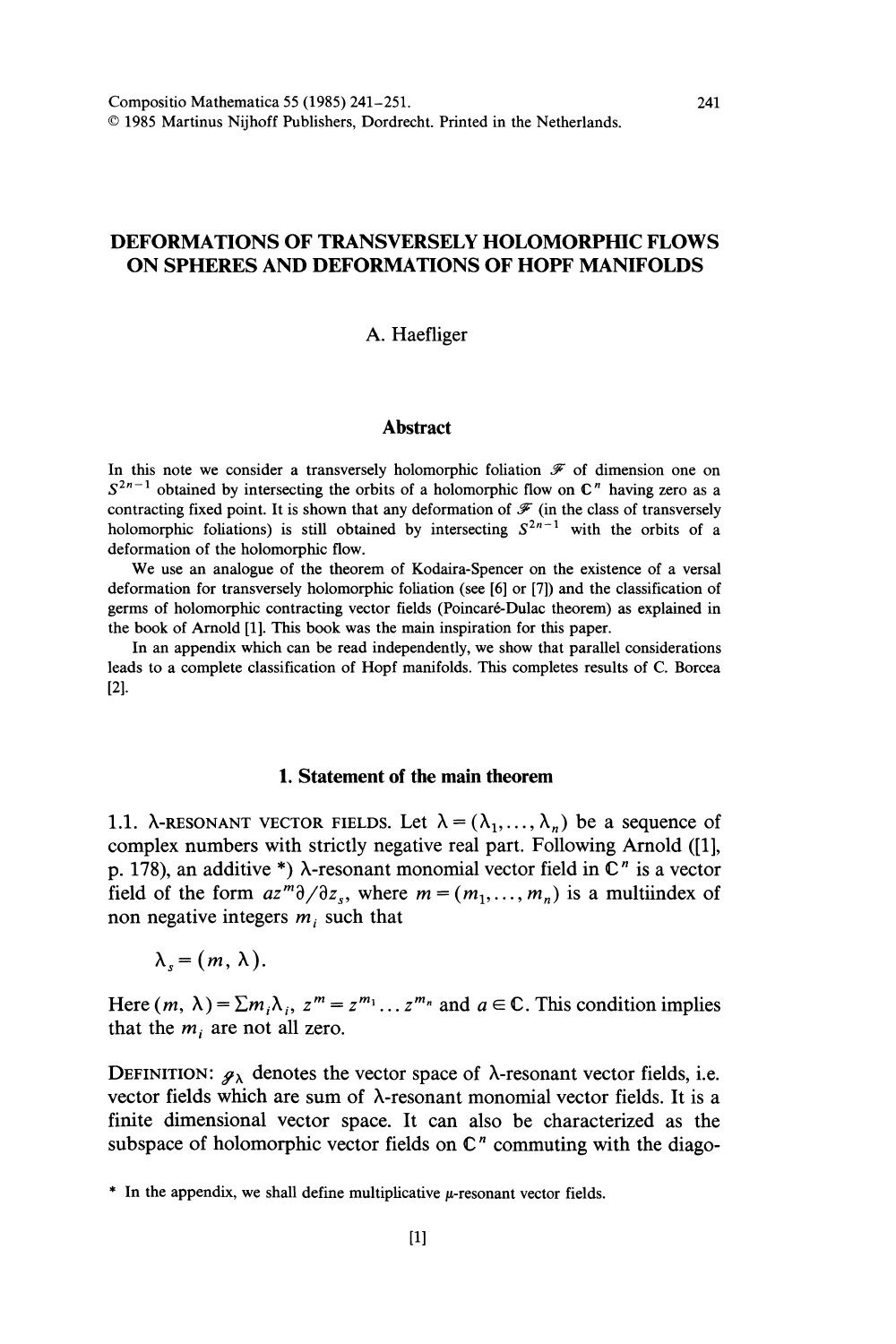A. Haefliger

nal vector field  $\sum \lambda_i \partial/\partial z_i$ . Therefore  $g_{\lambda}$  is a Lie subalgebra of the Lie algebra of holomorphic vector fields on  $\mathbb{C}^n$ .

For generic  $\lambda$ , dim  $g_{\lambda} = n$ . For  $n = 2$ , dim  $g_{\lambda}$  can be 2, 3 or 4. For  $n \geqslant 3$ , dim  $g_{\lambda}$  is not bounded.

1.2. THE THEOREM OF POINCARÉ-DULAC. Let  $\xi = \sum a_m^s z^m \partial/\partial z$ , be a holomorphic vector field on a neighbourhood of 0 in  $\mathbb{C}^n$ , vanishing at 0 and such that the eigenvalues  $\lambda_1, \ldots, \lambda_n$  of the matrix  $(a_i)$  of the linear part of  $\xi$  have strictly negative real parts (in other words the flow generated by  $\xi$  is contracting). We can order the  $\lambda_i$ 's so that Re  $\lambda_1 \le \dots \le$  Re  $\lambda_n < 0$ .

The theorem of Poincaré-Dulac (Cf. Arnold [1], p. 183) asserts that one can find new coordinates such that  $\xi$  is under the form of a À-resonant vector field, with linear part under Jordan form, so

$$
\xi = \sum \lambda_s z_s \partial / \partial z_s + \sum_{(s,m)} a_m^s z^m \partial / \partial z_s \tag{1.2.1}
$$

where the sum is over the sequences  $(s, m)$  such that

$$
\lambda_s = \sum m_i \lambda_i, \quad m_i = 0 \quad \text{for} \quad i \geq s.
$$

Remark that after a diagonal change of coordinates, one can assume that the coefficients  $a_m^s$  are as small as we want. Indeed if h is the diagonal linear map with entries  $\mu_1, \ldots, \mu_n$  in the diagonal, then

$$
(h_*\xi)(z) = \sum \lambda_{s} z_s \partial/\partial z_s + \sum_{(s,m)} \frac{\mu_s}{\mu^m} a_m^s z^m \partial/\partial z_s.
$$

So we can choose  $\mu_k = \epsilon^{-k}$ , where  $\epsilon$  is very small.

In other words, under the action of the group of linear automorphisms of  $\mathbb{C}^n$ , the orbit of the diagonal vector field  $\sum_{\alpha} \frac{\partial}{\partial z_\alpha}$  is in the adherence of the orbit of  $\xi$ .

The vector field  $\xi$  generates a global holomorphic flow  $z(t)$  of the form

$$
z_s(t) = e^{\lambda_s t} \bigg( z_s(0) + \sum_{(s,m),r} b_{m,r}^s t^r z^m(0) \bigg) \tag{1.2.2}
$$

(the coefficients  $b_{m,r}^s$  are determined step by step, starting with  $s = n$ ).

The orbits of this flow in  $\mathbb{C}^n$ -{0} are complex curves which are the leaves of a holomorphic foliation  $\mathscr{F}_{\xi}$ . Note that  $\xi$  vanishes only at 0. Those leaves are transversal to the unit sphere  $S^{2n-1}$  in  $\mathbb{C}^n$ , if the coefficients  $a_m^s$  are small enough. It follows that their intersection with  $S^{2n-1}$  are curves which are the leaves of a transversely holomorphic foliation  $\mathscr{F}_{\xi}^{\circ}$  on  $S^{2n-1}$  induced by  $\mathscr{F}_{\xi}$ .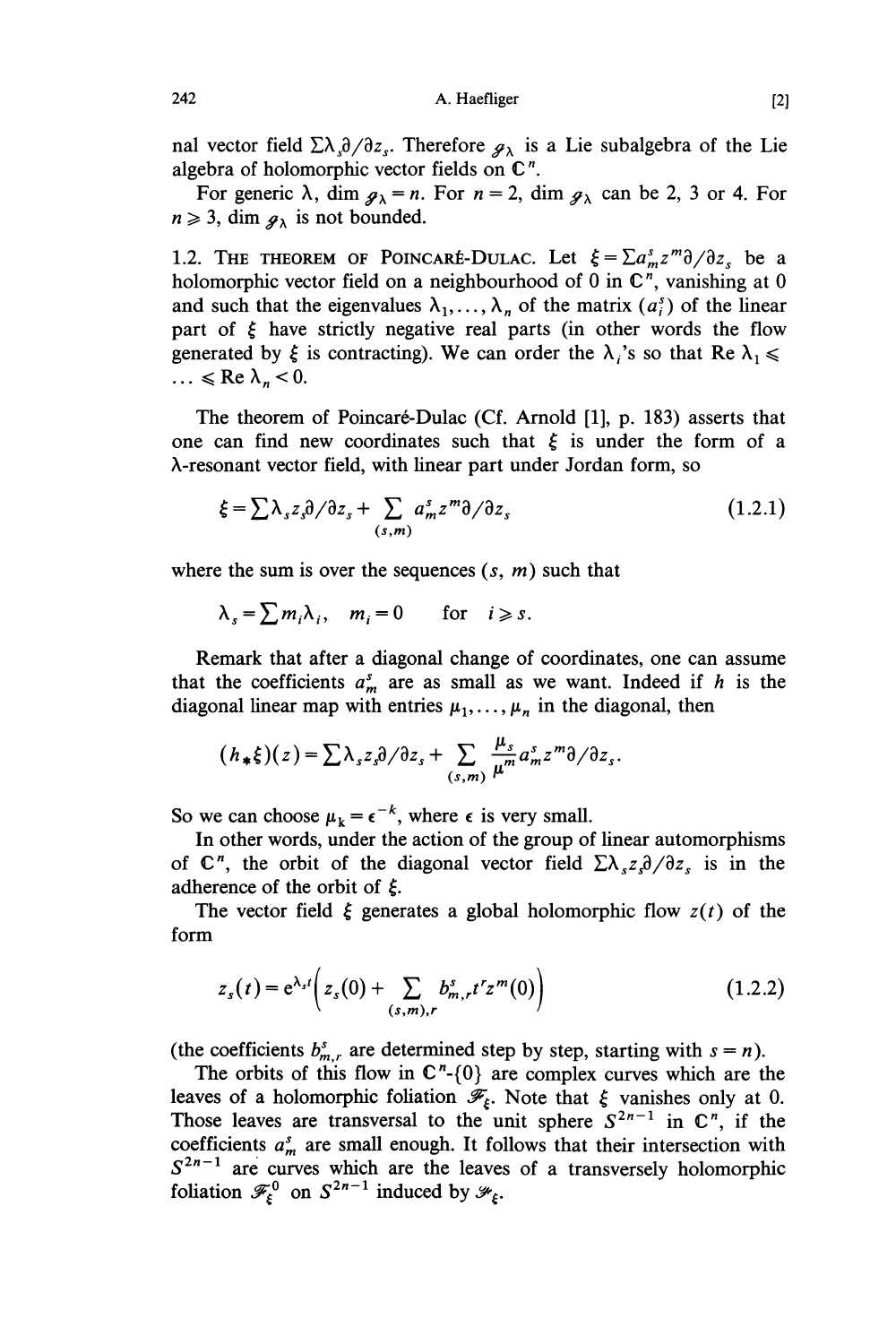THEOREM: Let S be a small enough neighbourhood of 0 in a vector subspace of  $g_{\lambda}$  (cf. 1.1) complementary to the vector subspace generated by  $\lbrack \xi, \, g_{\lambda} \rbrack$  and  $\xi$ .

The family  $\mathscr{F}_{\xi+s}$  of transversely holomorphic foliations on  $S^{2n-1}$  obtained by intersecting the orbits of the flows generated by  $\xi + s$  is a versal deformation of  $\mathcal{F}_{\xi}^{0}$  parametrized by  $s \in S$  (in the sense of [7]).

Note that if  $\xi$  is the diagonal vector field  $\sum_{n} \lambda_{s} z_{s} \partial / \partial z_{s}$ , then the dimension of S is dim  $g_{\lambda} - 1$ . In any case, dim  $S \ge n - 1$ .

Let  $\theta_{F}^{\text{tr}}$  be the sheaf of germs of transversely holomorphic vector fields for  $\mathcal{F}_{k}^{0}$  (cf. Lemma 3.2), we obtain that

$$
\dim H^0\big(S^{2n-1},\,\theta_{F^s_{\varepsilon}}^{\text{tr}}\big)=\dim H^1\big(S^{2n-1},\,\theta_{F^s_{\varepsilon}}^{\text{tr}}\big)=\dim S
$$

and for  $i > 1$ 

$$
H^i\big(S^{2n-1},\,\theta_{F^0_{\xi}}^{\text{tr}}\big)=0.
$$

REMARK: An open neighbourhood of 0 in a vector subspace of  $g_{\lambda}$ complementary to  $\left[\xi, g^{\lambda}\right]$  parametrizes a versal deformation of the holomorphic vector field  $\xi$  (see Arnold [1], p. 302, and N. Brouchlinskaia [2] where the existence of a versal deformation is proved).

#### 2. Infinitesimal deformation defined by a deformation of a vector field

2.1. Let  $\xi$  be an everywhere non zero holomorphic vector field on a complex manifold X and let  $\mathcal F$  be the holomorphic foliation whose leaves are the orbits of the flow generated by  $\xi$ .

We consider the following sheaves:

- $\theta$  = sheaf of germs of holomorphic vector fields on X,
- $\theta_{\mathscr{F}}$  = subsheaf of  $\theta$  of vectors fields preserving  $\mathscr{F}$ ,
- $\theta^{\xi}$  = subsheaf of  $\theta$  of vector fields commuting with  $\xi$ ,
- $\theta_{\mathscr{F}}^{\text{tr}}=$  sheaf of germs of transversely holomorphic vector fields for  $\mathscr{F}$  (quotient of  $\theta_{\mathscr{F}}$  by vector fields tangent to the leaves of  $\mathscr{F}$ )
- $\sigma$  = sheaf of germs of holomorphic functions on X
- $\sigma_{\mathscr{F}}^{\text{tr}}=$  subsheaf of germs of holomorphic functions locally constant on the leaves of  $\mathcal{F}$ .

We have the following exact sequences of sheaves

$$
0 \to \sigma_{\mathscr{F}}^{\text{tr}} \to \sigma \to \sigma \to 0 \tag{2.1.1}
$$

$$
0 \to \theta^{\xi} \to \theta \to \theta \to 0 \tag{2.1.2}
$$

$$
0 \to \sigma_{\mathscr{F}}^{\text{tr}} \to \theta^{\xi} \to \theta_{\mathscr{F}}^{\text{tr}} \to 0 \tag{2.1.3}
$$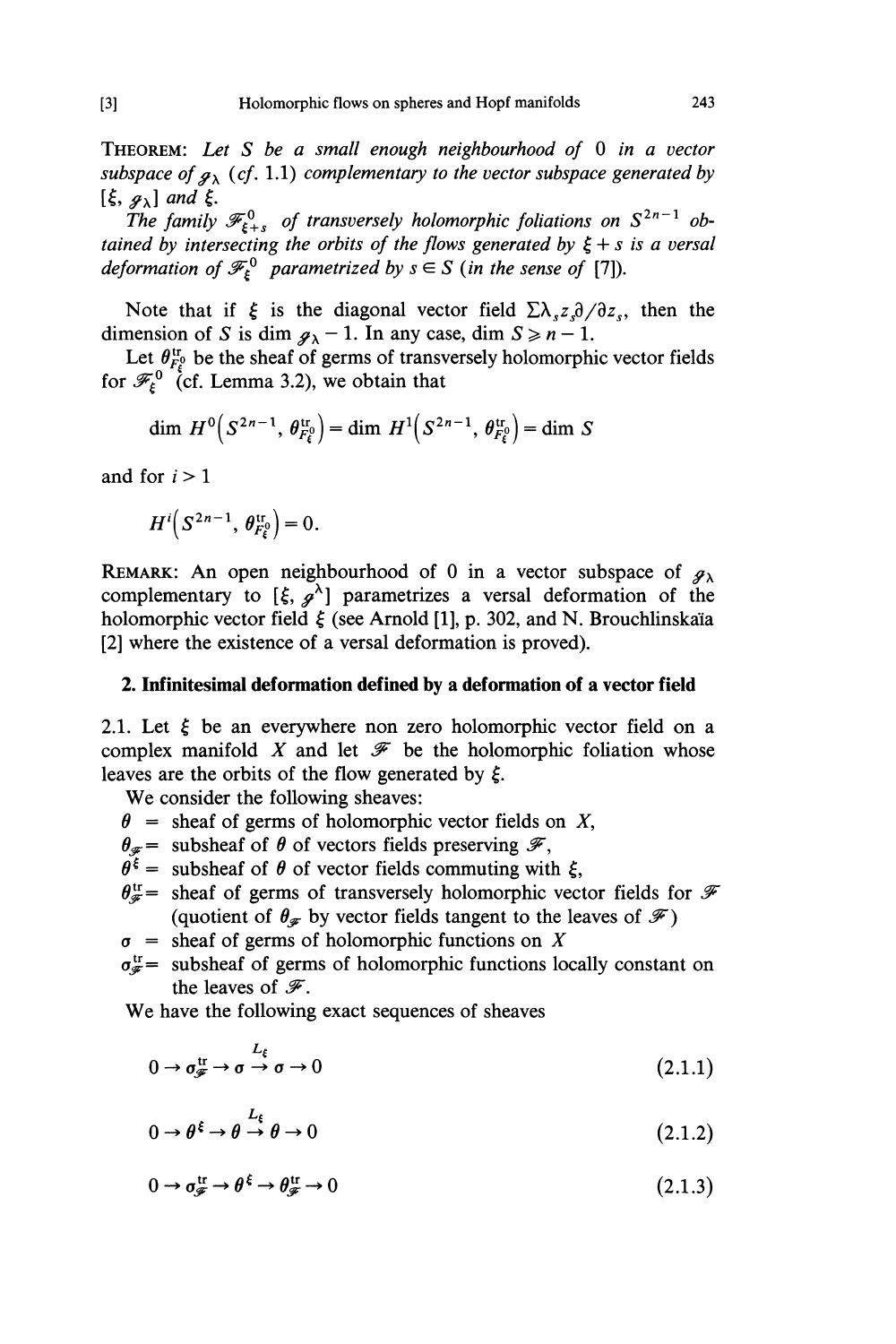where  $L_{\xi}$ :  $\sigma \rightarrow \sigma$  is the derivative in the direction of  $\xi$ ,  $L_{\xi}$ :  $\theta \rightarrow \theta$  the Poisson bracket with  $\xi$  and the inclusion  $\sigma_{\xi}^{\text{tr}} \rightarrow \theta^{\xi}$  the multiplication by  $\xi$ . The multiplication by  $\xi$  send the sequence (2.1.1) in the sequence (2.1.2).

To check exactness, choose local coordinates  $(z, w_1, \ldots, w_{n-1})$  such that  $\xi$  is given by  $\partial/\partial z$ .

Let  $S$  be a germ of analytic space with a base point 0; its Zariski tangent space of 0 is denoted by  $T_0S$ . Let  $\xi_s$  be a holomorphic family of everywhere non zero vector fields on  $X$  parametrized by  $S$  and such that  $\xi_0 = \xi$ . Denote by  $\mathcal{F}_s$  the corresponding family of holomorphic foliations on  $X$ .

#### 2.2. PROPOSITION: The Kodaira-Spencer map

 $\rho: T_0S \to H^1(X, \theta_{\mathscr{F}})$ 

measuring the infinitesimal deformations of the family  $\mathcal{F}_s$  is given by

 $\rho(\partial/\partial s) = -i \cdot \delta(\partial \xi / \partial s |_{s=0})$ 

where  $\delta: H^0(X, \theta) \to H^1(X, \theta^{\xi})$  is the connecting homomorphism associated to (2.1.2) and  $i: H^1(X, \theta^{\xi}) \to H^1(X, \theta_{\varphi})$  is induced by the inclusion of  $\theta^{\xi}$  in  $\theta_{\varphi}$ .

**PROOF:** Let  $\{U_i\}_{i\in I}$  be an open covering of X such that there are families of holomorphic charts  $\varphi_i^s: U_i \to \mathbb{C} \times \mathbb{C}^{n-1}$  so that  $\varphi_i^s_{\ast}(\xi_s) = \partial/\partial z$ , where  $(z, w) \in \mathbb{C} \times \mathbb{C}^{n-1}$ .

Let  $g_{ii}^s$  be the change of charts defined by  $\varphi_i^s = g_{ii}^s \varphi_i^s$  on  $U_i \cap U_j$ .

The element  $\rho(\partial/\partial s)$  of  $H^1(X, \theta_{\mathscr{F}})$  corresponding to the infinitesimal deformation  $\partial/\partial s$  is represented by the 1-cocycle associating to  $U_i \cap U_i$ the vector field

$$
\theta_{ij} = d/ds \Big( \Big( \varphi_i^0 \Big)^{-1} \varphi_i^s \Big( \varphi_j^s \Big)^{-1} \varphi_j^0 \Big)_{s=0} = \Big( \Big( \varphi_i^0 \Big)^{-1} \Big)_* \Big( \frac{d}{ds} g_{ij}^s \Big|_{s=0} \Big).
$$

Let  $\eta_i$  be the holomorphic vector field on  $U_i$  defined by  $\eta_i =$  $d/ds((\varphi_i^s)^{-1}\varphi_i^0)_{s=0}$ . On  $U_i \cap U_j$ , we have  $\theta_{ij} = \eta_j - \eta_i$ .

Moreover  $L_{\xi} \eta_i = -d/ds \xi_s|_{s=0}$  because  $\xi_s = ((\varphi_i^s)^{-1} \varphi_i^0)_* \xi$  hence  $d/ds$  $\xi_s |_{s=0} = [\eta_i, \xi].$ 

This shows that  $\rho(\partial/\partial s) = -i \circ \delta(\partial \xi_s/ds|_{s=0}).$ 

2.3. COROLLARY: If we consider  $\mathcal{F}_s$  as a family of transversely holomorphic foliations, then the Kodaira-Spencer map

 $\rho: T_0S \to H^1(X, \theta_{\varphi}^{\text{tr}})$ 

is the composition of  $\delta$  and of the map  $p : H^1(X, \theta^{\xi}) \to H^1(X, \theta^{\text{tr}})$  induced by the projection  $\theta^{\xi} \rightarrow \theta_{\varphi}^{\text{tr}}$ .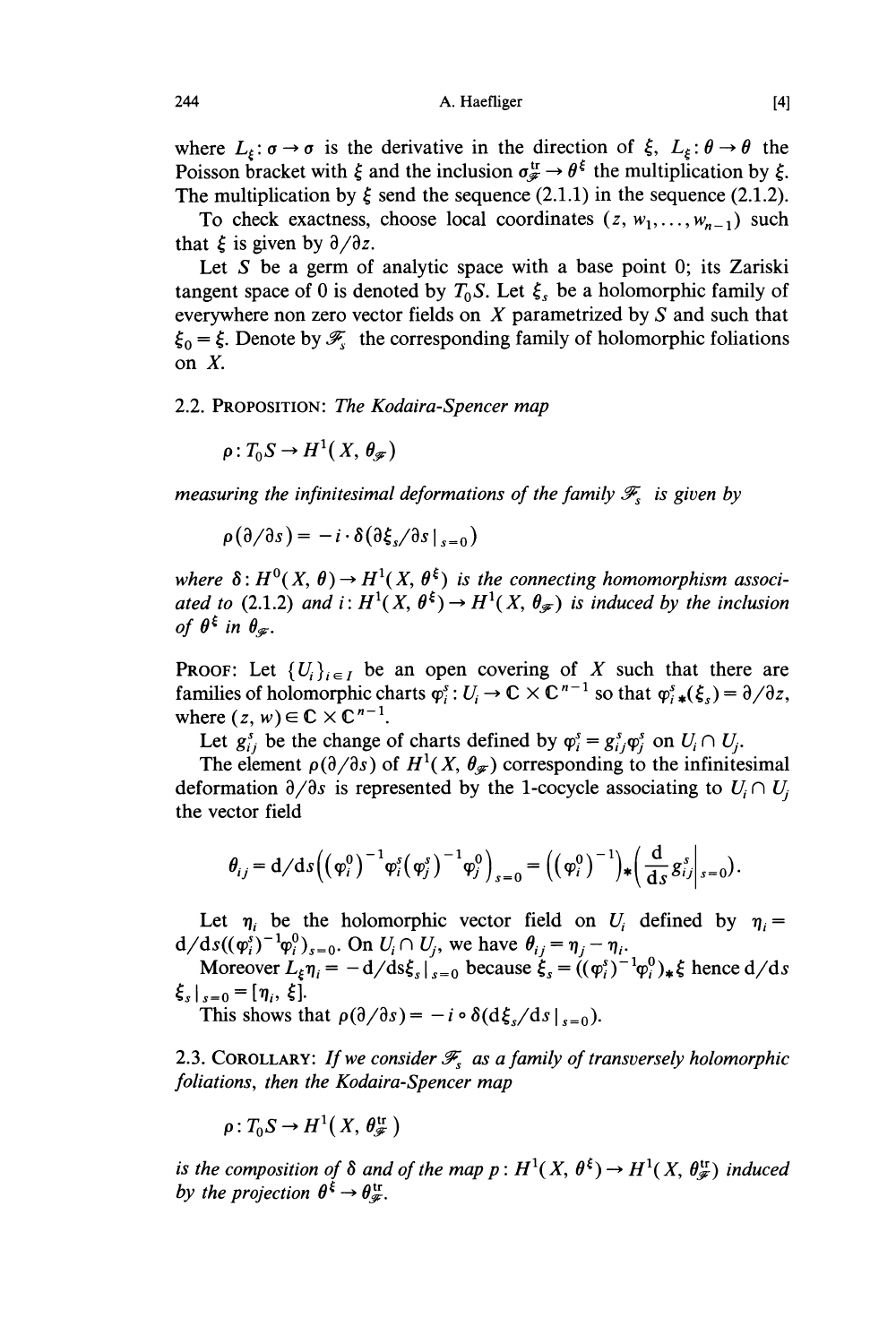#### 3. Proof of the theorem

3.1. We denote by  $\mathcal F$  the holomorphic foliation on  $W = \mathbb C^n - \{0\}$  whose leaves are the orbits of the flow generated by  $\xi$  and by  $\mathscr{F}^0$  the transversely holomorphic foliation on  $S^{2n-1}$  induced from  $\mathscr F$  by the inclusion  $i: S^{2n-1} \to \mathbb{C}^n$ . As before we denote by  $\theta_{\mathscr{F}}^{tr}$  (resp.  $\theta_{\mathscr{F}}^{tr}$ ) the sheaf of germs of transversely holomorphic vector fields for  $\mathcal F$  (resp.  $\mathscr{F}_0$ ); clearly  $\theta_{\mathscr{F}}^{\text{tr}} = i^* \theta_{\mathscr{F}}^{\text{tr}}$ .

By the analogue of the Kodaira-Spencer theorem proved in [6] or in [7] for transversely holomorphic foliations, it will be sufficient to prove that the Kodaira-Spencer map  $\rho: T_0S \to H^1(S^{2n-1}, \theta_{\mathscr{F}}^{tr})$  is an isomorphism.

For the real parameter t, the orbits (1.2.2) of the flow generated by  $\xi$ are tangent to the leaves of  $\mathcal F$ , transveral to the sphere  $S^{2n-1}$ , tend to 0 for  $t \to +\infty$  and to infinity in norm for  $t \to -\infty$ . So there is a projection  $\pi : W \to S^{2n-1}$  mapping the point z on the point of intersection with  $S^{2n-1}$  of the orbit passing through z. The pull back by  $\pi$  of  $\mathcal{F}^0$  is the transversely holomorphic foliation associated to  $\mathscr{F}$ . Hence  $\sigma_{\mathscr{F}}^{\text{tr}} = \pi^* \sigma_{\mathscr{F}}^{\text{tr}}$ and

$$
H^{i}(S^{2n-1}, \sigma_{\mathscr{F}^{0}}^{\text{tr}}) \approx H^{i}(W, \sigma_{\mathscr{F}}^{\text{tr}})
$$
\n(3.1.1)

because W retracts by deformation on  $S^{2n-1}$  along the orbits. For the same reasons and with the notations of 2, we have

$$
H^{i}(S^{2n-1}, i^{\ast}\theta^{\xi}) \approx H^{i}(W, \theta^{\xi}).
$$
\n(3.1.2)

For  $n > 1$ , any holomorphic vector field on W extends to a holomorphic vector field on  $\mathbb{C}^n$ , so any element of  $H^0(W, \theta)$  is represented by a convergent series  $\sum a_m^s z^m \partial/\partial z_s$ , (here  $\theta$  denotes the sheaf of germs of holomorphic vector fields on W; it is isomorphic to  $\sigma^n$ , where  $\sigma$  is the sheaf of germs of holomorphic functions on  $W$ ).

Consider the cohomology long exact sequences associated to the short exact sequences  $(2.1.1)$  and  $(2.1.2)$ :

$$
0 \to H^0(W, \sigma_{\mathscr{F}}^{\text{tr}}) \to H^0(W, \sigma) \stackrel{L_{\varepsilon}}{\to} H^0(W, \sigma) \to H^1(W, \sigma_{\mathscr{F}}^{\text{tr}}) \to \dots
$$
\n(3.1.3)

$$
0 \to H^0(W, \theta_{\mathscr{F}}^{\xi}) \to H^0(W, \theta) \stackrel{L_{\xi}}{\to} H^0(W, \theta) \to H^1(W, \theta_{\mathscr{F}}^{\xi}) \to \dots
$$
\n(3.1.4)

Let  $\mathfrak{g}_{\lambda}^{\perp}$  be the vector subspace of  $H^{0}(W, \theta)$  of holomorphic vector fields which are sum of monomial vector fields  $az^m\partial/\partial z$ , which are not  $\lambda$ -resonant. It is clear that  $L_{\xi}$  maps  $g_{\lambda}$  in  $g_{\lambda}$  and  $g_{\lambda}^{\perp}$  in  $g_{\lambda}^{\perp}$ , because the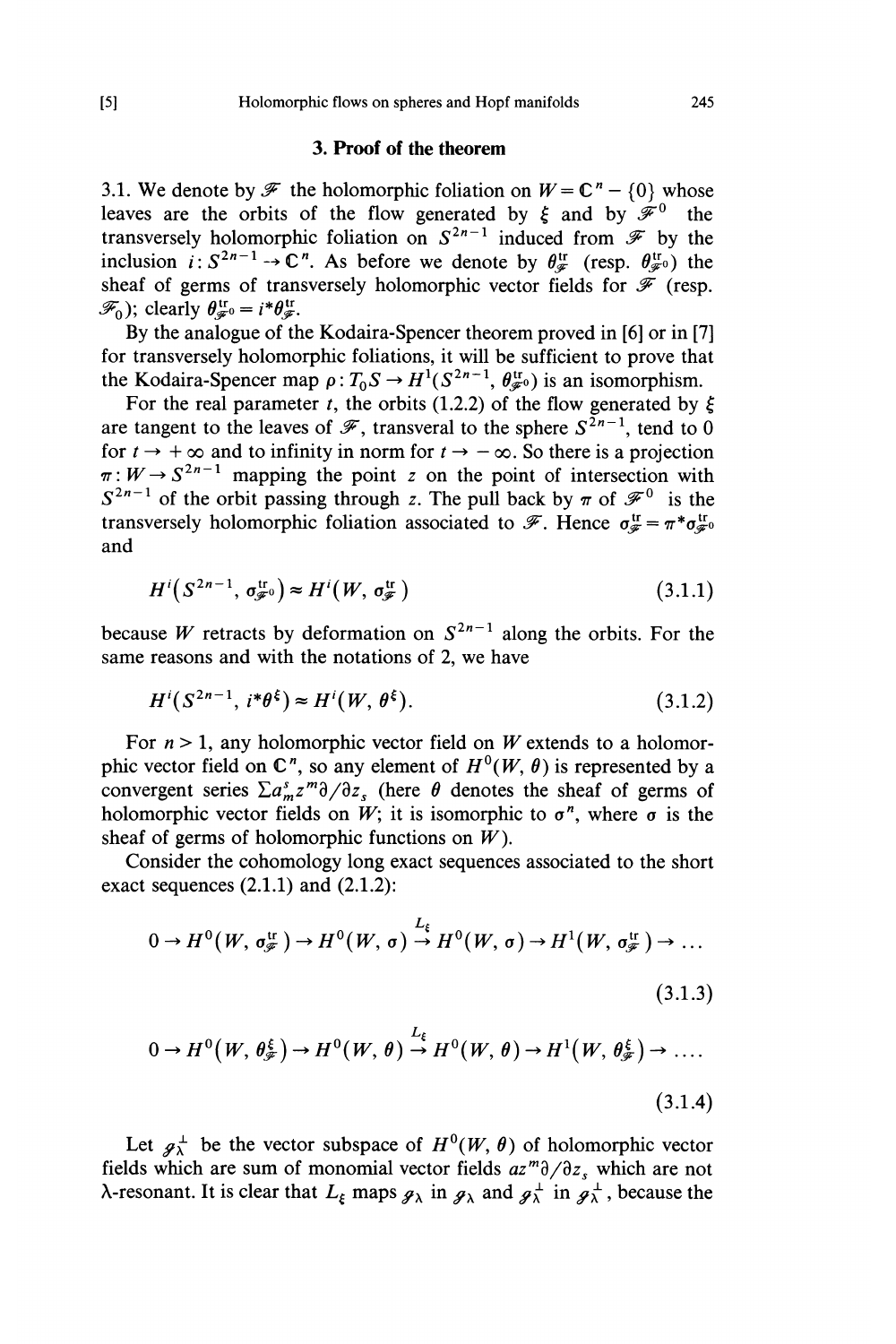bracket of a À-resonant monomial vector field with a monomial vector field which is not  $\lambda$ -resonant is not  $\lambda$ -resonant.

- 3.2. LEMMA :
	- (a)  $H^{i}(W, \sigma) = H^{i}(W, \theta) = 0$  for  $i \neq 0$ ,  $n 1$ .  $H^{n-1}(W, \sigma)$  (resp.  $H^{n-1}(W, \theta)$ ) is isomorphic to the vector space of convergent series  $\sum a_m z^m$  (resp.  $\sum a_m^s z^m \partial/\partial z_s$ ) on  $(\mathbb{C} - \{0\})^n$  where the sum is over the sequences m such that all  $m_i < 0$ .
	- (b) For  $i > 0$ , the maps  $L_{\xi} : H^{i}(W, \sigma) \to H^{i}(W, \sigma)$  and  $L_{\xi} : H^{i}(W, \theta)$  $\rightarrow$  H<sup>i</sup>(W,  $\theta$ ) are isomorphisms.
	- (c) The kernel and cokernel of  $L_{\xi}$ :  $H^{0}(W, \sigma) \rightarrow H^{0}(W, \sigma)$  are generated by the constant function 1.  $L_{\varepsilon}: g_{\lambda}^{\perp} \to g_{\lambda}^{\perp}$  is an isomorphism.

**PROOF OF (A):** Consider the covering  $\mathcal{U} = \{U_i\}$  of W by the Stein open sets  $U_i = \{z \in W : z_i \neq 0\}$ . By the theorem of Leray,  $H^k(W, \sigma)$  is isomorphic to the Čech cohomology  $H^k(\mathcal{U}, \sigma)$  computed using alternate cochains. Hence  $H^k(W, \sigma) = 0$  for  $k \ge n$ . In dimension  $n - 1$ , cochains are cocycles and are holomorphic functions on  $\bigcap U_i = (\mathbb{C} - \{0\})^n$ ; their Laurent expansion are of the form  $\sum a_m z^m$ , where  $m = (m_1, \ldots, m_n)$ ,  $m_i \in \mathbb{Z}$ . Modulo the coboundaries, each element of  $H^{n-1}(W, \sigma)$  has a unique representative with all  $m_i < 0$ .

To prove that  $H^k(W, \sigma) = 0$  for  $0 < k < n - 1$ , one can consider W as the union of  $\{z \in W : z_1, \ldots, z_{n-1} \text{ not all zero}\} = (\mathbb{C}^{n-1} - \{0\}) \times \mathbb{C}$  and  ${z \in W : z_n \neq 0} = (C - (0)) \times C^{n-1}$ , and write the Mayer-Vietoris cohomology exact sequence associated to this covering. Part a) of the lemma for  $\sigma$  follows by induction on  $n$ , using Künneth formula.

As  $\theta = \sigma^n$ , the similar result for  $H^i(W, \theta)$  follows.

**PROOF OF (B):** If  $\xi$  is diagonal, namely if  $\xi = \sum \lambda_{1} \partial \partial \partial z_{1}$ , then

$$
L_{\xi}(z^m) = (m, \lambda) z^m \text{ and}
$$
  

$$
L(z^m \partial/\partial z_s) = [(m, \lambda) - \lambda_s] z^m \partial/\partial z_s.
$$

If all the  $m_i$  are strictly negative,  $(m, \lambda)$  and  $(m, \lambda) - \lambda_s$  have strictly positive real part, hence are non zero. It follows that the endomorphism  $L_{\xi}$  of  $H^{n-1}(W, \sigma)$  and  $H^{n-1}(W, \theta)$  are injective. Surjectivity is also easy because  $|(m, \lambda)|^{-1}$  and  $|(m, \lambda)-\lambda_s|^{-1}$  are smaller than 1 for  $|m|$  big enough.

In general we can assume that  $\xi$  is under the form 1.2.1. With respect to the lexicographic order,

$$
L_{\xi}(z^m) = (m, \lambda) z^m + \text{bigger monomials}, \text{ and}
$$
  

$$
L_{\xi}(z^m \partial/\partial z_s) = [(m, \lambda) - \lambda_s] z^m + \text{bigger monomial vector fields},
$$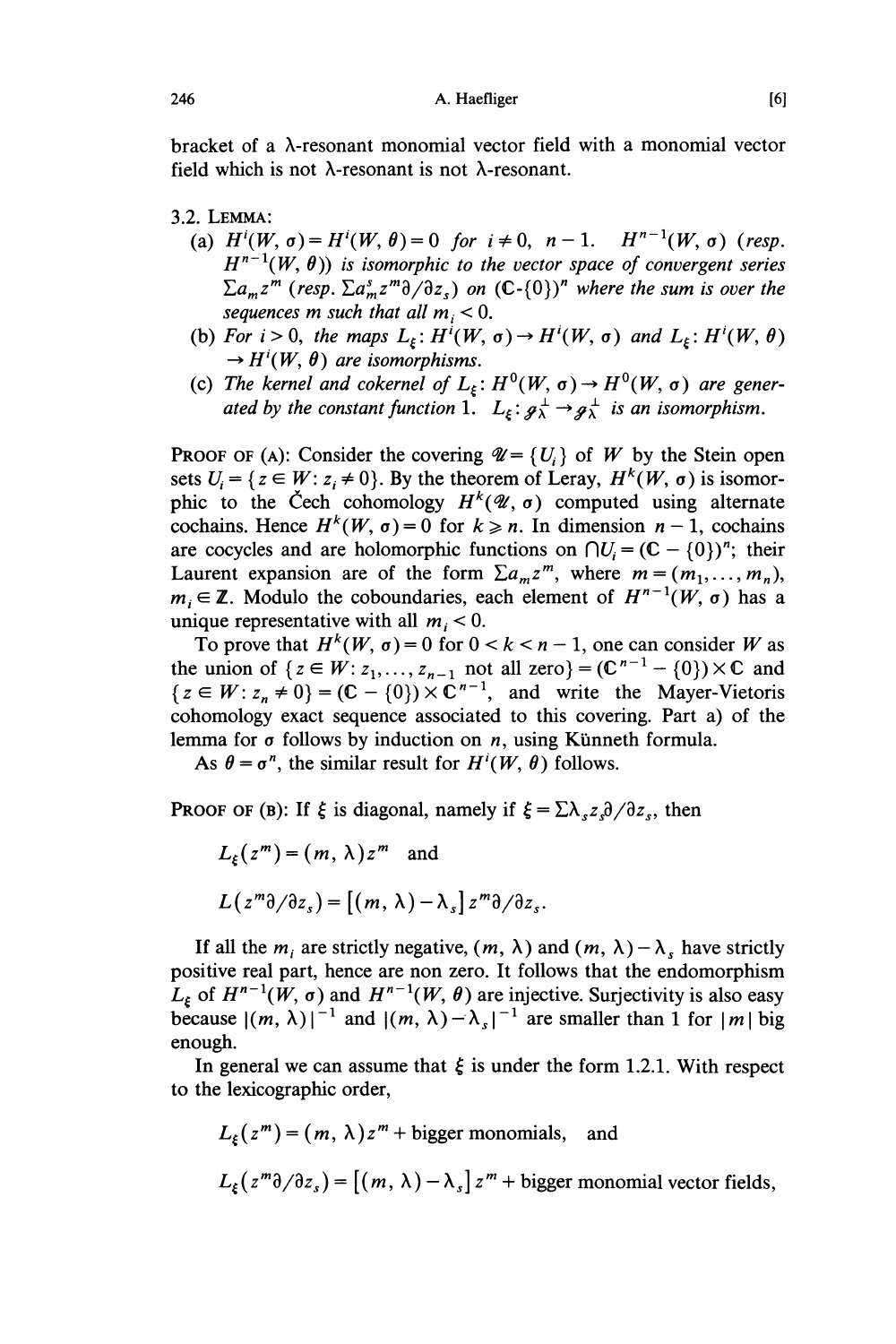if we decide that  $z^m\partial/\partial z_s < z^n\partial/\partial z_t$  for  $s > t$ . It follows that L is injective. One should be able to prove directly that  $L$  is also surjective.

We give another argument using the upper semi-continuity of the dimension of the space of solutions of a differential elliptic operator on a eompact manifold depending smoothly on a parameter (cf. Kodaira-Spencer III, [8] Th. 4, p. 48). When  $\xi$  is diagonal, we have checked that  $L_{\xi}$  is an isomorphism. Hence from the exact sequence 3.1.3, we have  $H^i(W, \sigma_{\mathscr{F}}^{ir}) = H^i(S^{2n-1}, \sigma_{\mathscr{F}_0}^{ir}) = 0$  for  $i \geq 2$ . As this group is isomorphic to the space of solutions of an elliptic differential operator (cf. Kalka-Duchamp [5]), for all  $\xi$  close enough to a diagonal vector field (this is always the case by 1.2), we still have  $H^i(S^{2n-1}, \sigma_{\mathscr{F}_0}^{\text{tr}}) = 0$  for  $i \ge 2$ . Hence  $L_{\varepsilon}: H^{i}(W, \sigma) \to H^{i}(W, \sigma)$  is an isomorphism for  $i > 0$ . The similar argument works for  $\sigma$  replaced by  $\theta$ .

PROOF OF (c): The elements of  $H^0(W, \sigma)$  are convergent series  $\sum a_m z^m$ , with all  $m_i \ge 0$ . For  $\xi$  diagonal, it is easy to check that the kernel and cokernel of  $L_{\xi}$  are generated by 1. So from the exact sequence (3.1.3) and (3.1.1), we have dim  $H^0(S^{2n-1}, \sigma_{\mathscr{F}}^{\text{tr}}) = \dim H^1(S^{2n-1}, \sigma_{\mathscr{F}}^{\text{tr}}) = 1$ . Hence  $\sum (-1)^i \dim H^i(S^{2n-1}, \sigma_{\mathscr{F}_0}^{\text{tr}}) = 0$ . This number is the index of an elliptic complex (cf. Kalka-Duchamp [5]), so it is constant under deformation. Hence when  $\xi$  is not diagonal, we still have dim  $H^0(S^{2n-1}, \sigma_{\mathscr{F}_0}^{\text{tr}}) =$ dim  $H^1(S^{2n-1}, \sigma_{\mathscr{F}_0}^{\text{tr}}) \leq 1$  (we also use semi-continuity as above). But the kernel of  $L_{\xi}$  contains 1, hence dim  $H^{1}(S^{2n-1}, \sigma_{\xi}^{u}) = \dim H^{1}(W, \sigma_{\xi}^{u}) = 1.$ Therefore  $\dot{L}_{\xi}$  surjects on the space of holomorphic functions vanishing at zero.

Similarly  $L_{\xi}$  restricted to  $\mathfrak{g}_{\lambda}^{\perp}$  is injective and, when  $\xi$  is diagonal, it is an isomorphism on  $g_{\lambda}^{\perp}$ . As above, we see that dim  $H^0(W, \theta^{\xi}) =$ dim  $H^1(W, \theta)$ , for all  $\xi$ . But  $H^0(W, \theta^{\xi}) = \text{Ker } L_{\xi} = \text{Ker}(L_{\xi} | g_{\lambda}) =$  $g_{\lambda}/L_{\xi}(g_{\lambda})$ , because  $g_{\lambda}$  is finite dimensional, and  $H^1(\dot{W}, \theta^{\xi}) = \text{Coker } L_{\xi}$ . Hence  $L_{\varepsilon}$  maps  $g^1_{\lambda}$  surjectively on itself.

3.3. END OF THE PROOF OF THE THEOREM. Consider the commutative diagram

$$
\rightarrow H^{0}(W, \sigma) \rightarrow H^{0}(W, \sigma) \stackrel{\circ}{\rightarrow} H^{1}(W, \sigma_{\mathscr{F}}^{\text{tr}}) \rightarrow H^{1}(W, \sigma) \rightarrow H^{1}(W, \sigma) \rightarrow
$$
  
\n
$$
\downarrow \qquad \qquad \downarrow \qquad \qquad \downarrow \qquad \qquad \downarrow \qquad \qquad \downarrow
$$
  
\n
$$
\rightarrow H^{0}(W, \theta) \rightarrow H^{0}(W, \theta) \stackrel{\delta}{\rightarrow} H^{1}(W, \theta^{\xi}) \rightarrow H^{1}(W, \theta) \rightarrow H^{1}(W, \theta) \rightarrow
$$
  
\n
$$
P \circ \delta \qquad H^{1}(W \quad , \theta_{\mathscr{F}}^{\text{tr}})
$$
  
\n
$$
H^{2}(W \quad , \theta_{\mathscr{F}}^{\text{tr}})
$$

where the first row is mapped in the second one by the multiplication by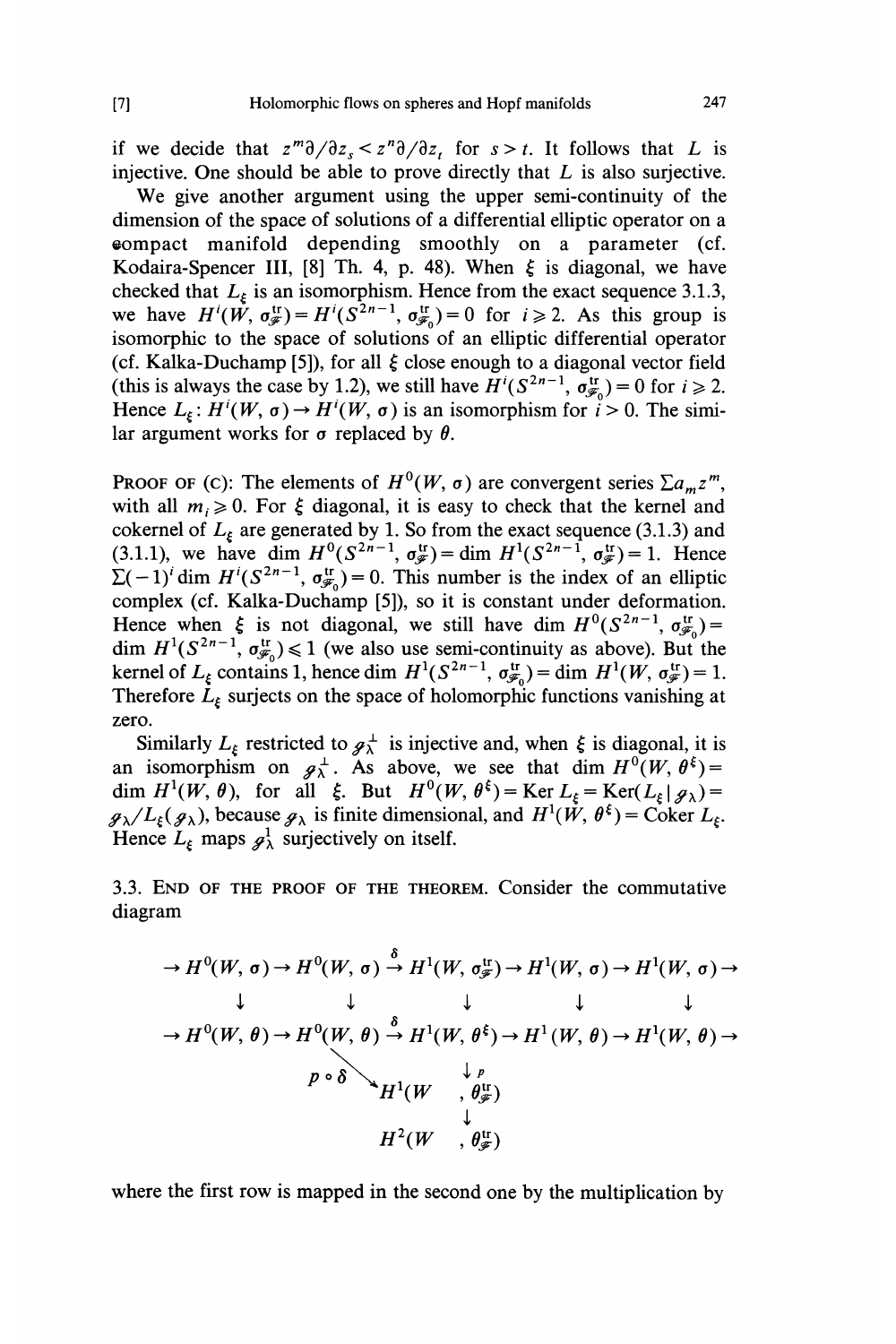$\xi$ , and the vertical column is the cohomology exact sequence associated to  $(2.1.3)$ .

By 2.3, we have to check that the restriction of  $p \circ \delta$  to the subspace  $T_0S$  of  $H^0(W, \theta)$  is an isomorphism on  $H^1(W, \theta_*^{\text{tr}})$ .

By the lemma, the map p as well as both maps  $\delta$  are surjective. Also the restriction of  $\delta$  to the vector subspace of  $H^0(W, \theta)$  generated by  $T_0 S$ and  $\xi$  is an isomorphism on  $H^1(W, \theta^{\xi})$ . But  $\delta \xi$  generates the kernel of p; hence  $p \circ \delta | T_0 S$  is an isomorphism.

#### Appendix: Versal déformation of Hopf manifolds

A.1.  $\mu$ -RESONANT MAPS. Let  $\mu = (\mu_1, \ldots, \mu_n)$  be a sequence of non zero complex numbers such that  $|\mu_i| < 1$ . A (multiplicative)  $\mu$ -resonant monomial (cf. Arnold [1], p. 185) is a polynomial map of  $\mathbb{C}^n$  in  $\mathbb{C}^n$  of the form  $z \rightarrow a z^m e_s$  such that

 $\mu_{s} = \mu^{m}$ .

Here  $m = (m_1, \ldots, m_n)$  is a sequence of positive integers,  $\mu^m = \mu_1^{m_1} \ldots \mu_n^{m_n}$ ,  $a \in \mathbb{C}$  and  $e_1, \ldots, e_n$  is the canonical basis of  $\mathbb{C}^n$ . We shall assume that

 $0 < |\mu_1| \leq |\mu_2| \leq \ldots \leq |\mu_n| < 1.$ 

A  $\mu$ -resonant polynomial map  $f: \mathbb{C}^n \to \mathbb{C}^n$  is a sum of  $\mu$ -resonant monomials. Equivalently f is a polynomial map of  $\mathbb{C}^n$  in  $\mathbb{C}^n$  which commutes with the diagonal linear map  $d_{\mu}$ :  $(z_1, \ldots, z_n) \rightarrow$  $(\mu_1 z_1, ..., \mu_n z_n)$ . Note that  $f(0) = 0$ .

The set of  $\mu$ -resonant polynomial maps is a subalgebra  $R_{\mu}$  of the algebra of polynomial maps of  $\mathbb{C}^n$  in  $\mathbb{C}^n$ . It is finite dimensional. The elements of degree one in  $R_{\mu}$  are represented by matrices with possibly non zero blocs along the diagonal with size equal to the number of times a  $\mu_i$  is repeated.

Let  $G_{\mu}$  be the group of invertible elements in  $R_{\mu}$ . An element f in  $R_{\mu}$ is invertible iff its linear part (or equivalently its derivative  $f'(0)$  at 0) is invertible. Indeed, after conjugation with a linear automorphism in  $R_{\mu}$ , one can assume that  $f$  is under lower triangular Jordan form. The  $i<sup>th</sup>$ -coordinate is the sum of a non zero multiple of  $z_i$  and a polynomial containing only  $z_1, \ldots, z_{i-1}$ .

 $G_{\mu}$  is a connected complex Lie group, open in  $R_{\mu}$ . The kernel of the projection of  $G_{\mu}$  on the group  $G_{\mu}^1$  of linear automorphisms in  $R_{\mu}$  is nilpotent.

The Lie algebra  $g_{\mu}$  of  $G_{\mu}$  is the space of (multiplicatively)  $\mu$ -resonant vector fields on  $\mathbb{C}^n$ , namely those vector fields which are linear combination of vector fields of the form  $z^m\partial/\partial z_s$ , where  $\mu_s = \mu^m$ . The  $\mu$ -resonant

248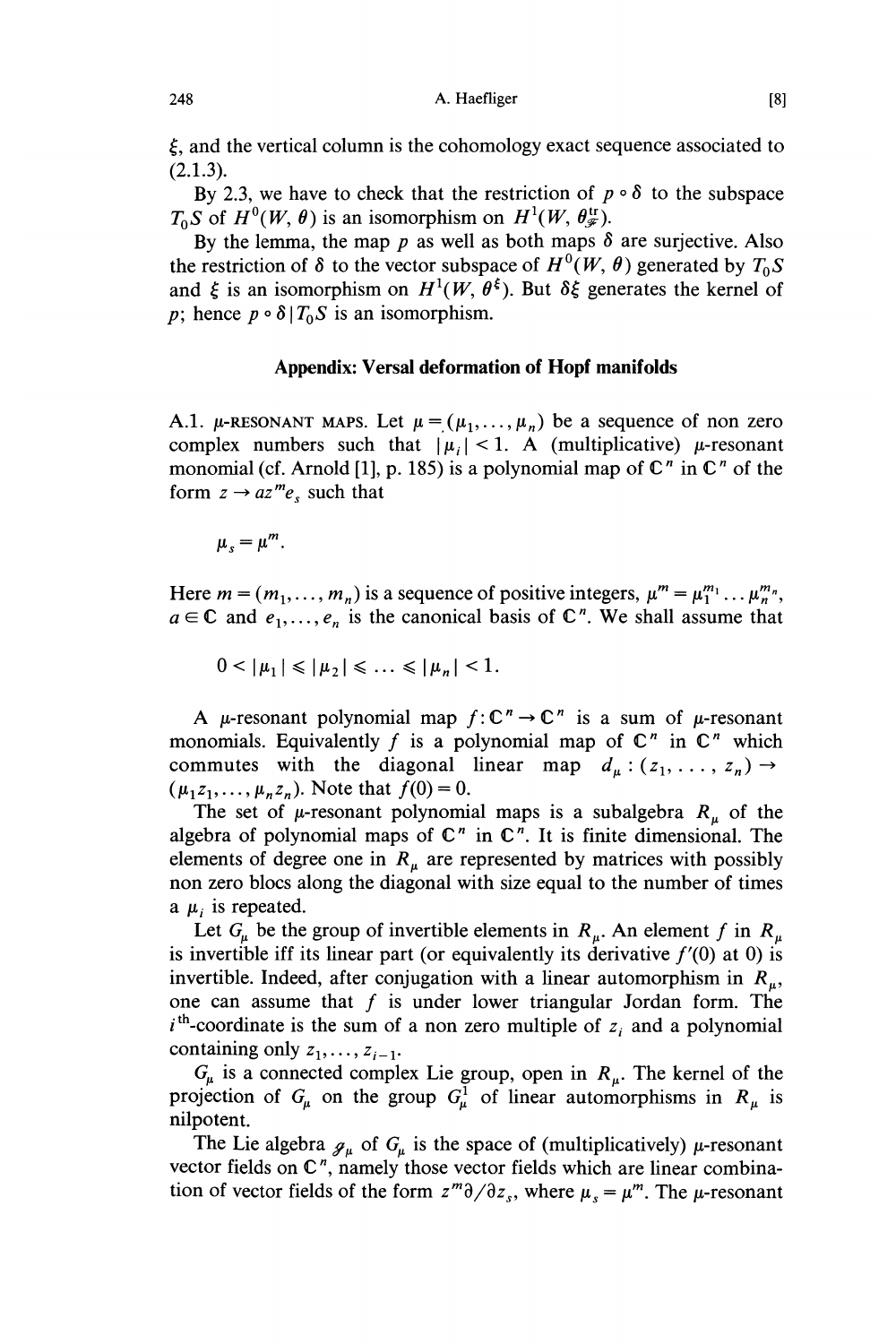vector fields can also be characterized as vector fields invariant by  $d<sub>u</sub>$ . As a vector space,  $g_{\mu}$  is isomorphic to  $R_{\mu}$ .

A.2. DEFINITION OF HOPF MANIFOLDS. In this paragraph, we give several equivalent definitions for a Hopf manifold. We begin with the one which is apparently the most general.

A Hopf manifold of dimension  $n > 1$  is a complex manifold  $W_f$  which is the quotient of  $W = \mathbb{C}^n - \{0\}$  by an infinite cyclic group acting holomorphicaly, and properly discontinuously on  $W$ . It is proved by  $\mathbb{C}$ . Borcea  $[2]$  that this group is generated by an element f such that  $\sup_{|z| \le a} |f^m(z)| \to 0$  when  $m \to \infty$  for any a, and that  $W_f$  is compact.

f extends to an automorphism of  $\mathbb{C}^n$ . We claim that the eigenvalues of the differential  $f'(0)$  of f at 0 are of absolute value smaller than one. Indeed let v be an eigenvector corresponding to an eigenvalue  $\mu$  of  $f'(0)$ , and let p be a linear projection of  $\mathbb{C}^n$  on the one-dimensional subspace V generated by v. For m big enough, the restriction of  $f<sup>m</sup>$  to V composed with  $p$  is a holomorphic map mapping the unit disk in  $V$  in a disk of smaller radius. The derivative at 0 of this map is  $\mu^m$ , and by Schwarz lemma,  $|\mu|$  must be smaller than one.

So we could have defined a Hopf manifold of dimension  $n$  as a compact complex manifold  $W_f$  which is the quotient of W by a properly discontinuous group generated by an automorphism  $f$  of  $\mathbb{C}^n$  fixing 0 and such that the eigenvalues  $\mu_1, \ldots, \mu_n$  of  $f'(0)$  are inside the unit circle. According to the Poincaré-Dulac theorem (Cf. Arnold [1], p. 187), there is a holomorphic isomorphism  $h$  of a neighbourhood of 0 on a neighbourhood of 0 such that  $h f h^{-1}$  is the restriction of a polynomial map  $\tilde{f}$  of  $\mathbb{C}^n$  which is  $\mu$ -resonant. We have seen in A.1 that  $\tilde{f}$  is bijective and as each orbit of f and  $\tilde{f}$  meets an arbitrarily small neighbourhood of 0 in  $\mathbb{C}^n$ , the map  $\tilde{h}$  extends to a global automorphism h of  $\mathbb{C}^n$  such that  $\tilde{f}=\tilde{h}f\tilde{h}^{-1}.$ 

Eventually we can equivalently define a Hopf manifold as the quotient  $W_f$  of  $W = \mathbb{C}^n - \{0\}$  by a polynomial automorphism f of  $\mathbb{C}^n$  whose derivative  $f'(0)$  at 0 has eigenvalues  $\mu = (\mu_1, \ldots, \mu_n)$  inside the unit circle, and such that  $f$  is  $\mu$ -resonant.

A.3. THEOREM: Let  $f$  be as above. A versal deformation of the Hopf manifold  $W_f$  is obtained as follows. Let S be a small complex submanifold in  $G_{\mu}$  passing through f and whose tangent space at f is complementary to the tangent space of the orbit of f under the action of  $G_{\mu}$  by conjugation on itself. Then the family  $W_s$ , where  $s \in S$ , is a versal deformation of  $W_f$ parametrized by S.

Let  $\theta_f$  be the sheaf of germs of holomorphic vector fields on  $W_f$ . Then  $H^{i}(W_f, \theta_f) = 0$  for  $i > 1$  and dim  $H^0(W_f, \theta_f) = \dim H^1(W_f, \theta_f)$  is the dimension of the centralizer of f in  $G_{\mu}$  (which is also the dimension of the kernel of the endomorphism  $1 - f_*$  of  $g_{\mu}$ ).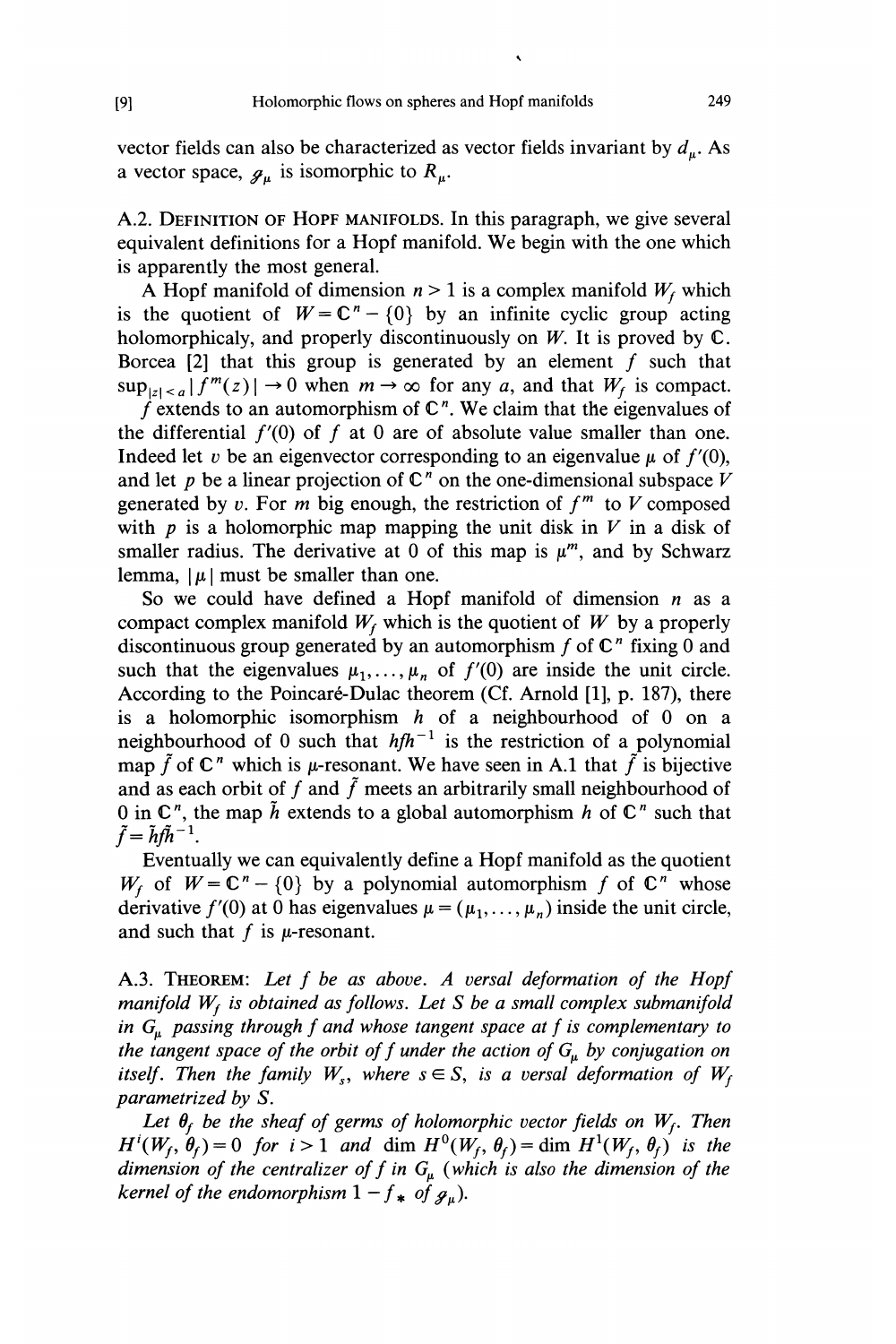A. Haefliger

For instance if f is diagonal, then dim  $H^1(W_f, \theta_f) = \dim \mathcal{G}_u$ . In general  $n \leq \dim H^1(W_f, \theta_f) \leq \dim \mathcal{G}_u$ .

For  $n \ge 3$ , the dimension of  $g_n$  is not bounded. For instance, if  $n = 3$ and  $\mu_1$ ,  $\mu_2$ ,  $\mu_3$  are real numbers such that  $\mu_2 = \mu_3$  and  $\mu_1 = \mu_2^p$ , then dim  $g_u = p + 6$ .

A.4. PROOF OF THE THEOREM: Consider the exact sequence (cf. [4], [2], [9]) analogous to  $(3.1.4)$ :

$$
0 \to H^0(W_f, \theta_f) \to H^0(W, \theta) \stackrel{1-f_*}{\to} H^0(W, \theta) \to H^1(W_f, \theta_f)
$$
  

$$
\to H^1(W, \theta) \stackrel{1-f_*}{\to} H^1(W, \theta)
$$
(A.4.1.)

where  $\theta$  is the sheaf of germs of holomorphic vector fields on W.

The main facts are:

(a) for  $i > 0$ ,  $1 - f_* : H^i(W, \theta) \to H^i(W, \theta)$  is an isomorphism.

(b) Denote by  $g^{\perp}_{\mu}$  the subspace of  $H^0(W, \theta)$  of those vector field of the form  $\sum a_m^s z^m \partial \overline{\partial} z_s$ , where the monomials  $a_m^s z^m \partial \overline{\partial} z_s$  are not  $\mu$ -resonant. Then  $1-f_*$  maps  $g_\mu$  in  $g_\mu$  and is an isomorphism of  $g_\mu^{\perp}$  on  $g_\mu^{\perp}$ .

(c) Let  $f_s$  be a holomorphic family of automorphisms of  $\mathbb{C}^n$  depending on a parameter t in a small neighbourhood of 0 in C, such that  $f = f_0$ and  $f_t \in G_\mu$ . For the corresponding family  $W_{f_t}$  of Hopf manifolds, the infinitesimal deformation  $\rho(\partial/\partial t) \in H(W_f, \theta_f)$  is the image by  $\delta$  of the vector field  $d/dt(f_t f_0^{-1})|_{t=0}$  on W.

Those facts imply the theorem. By (a) and (b), the restriction of  $\delta$  to the subspace  $g_{\mu}$  of  $H^0(W, \theta)$  is a surjection on  $H^1(W_f, \theta_f)$ . The differential  $f^{-1}$  of the right translation by  $f^{-1}$  in  $G_{\mu}$  maps isomorphically the tangent space at f to the orbit of f on the subspace  $(1 - f_{\ast})g_{\mu}$  of  $g_{\mu}$ , and maps isomorphically  $T_fS$  on a complement in  $g_\mu$  of  $(1 - f_\ast)g_\mu$ . By c), the Kodaira-Spencer map  $\rho: T_fS \to H^1(W_f, \theta_f)$  is the composition of  $f^{-1}$  with  $\delta$ , hence is an isomorphism by the exactness of (A.4.1).

Also (a), (b) and the exactness of (A.4.1) imply that  $H^{i}(W_{f}, \theta_{f}) = 0$  for  $i > 1$  and that  $H^0(W_f, \theta_f) = H^1(W_f, \theta_f)$ . The Lie algebra of the centralizer of f is the kernel of the map  $1 - f_* : \mathcal{J}_{\mu} \to \mathcal{J}_{\mu}$ , so is canonically isomorphic to  $H^0(W_f, \theta_f)$ . Hence the connected component of the centralizer of f in  $G_a$  (which acts naturally on  $W_f$ ) is the connected component of the group of analytic automorphisms of  $W_f$ .

(c) is proved in Douady [4] and the proof of a) and b) is parallel to the proof of lemma 3.2 and is partly contained in [2] or [9]. We have seen in lemma 3.2 that  $H'(W, \theta) = 0$  for  $i \neq 0$ ,  $n - 1$  and that  $H^{n-1}(W, \theta)$  is isomorphic to the convergent series in  $(\mathbb{C} - \{0\})^n$  of the form  $\sum a_m^s z^m \partial/\partial z_s$ , with  $m_i < 0$ . It is easy to check directly that  $(1 - f_*) | g^{\perp}_{\mu}$  is injective, as